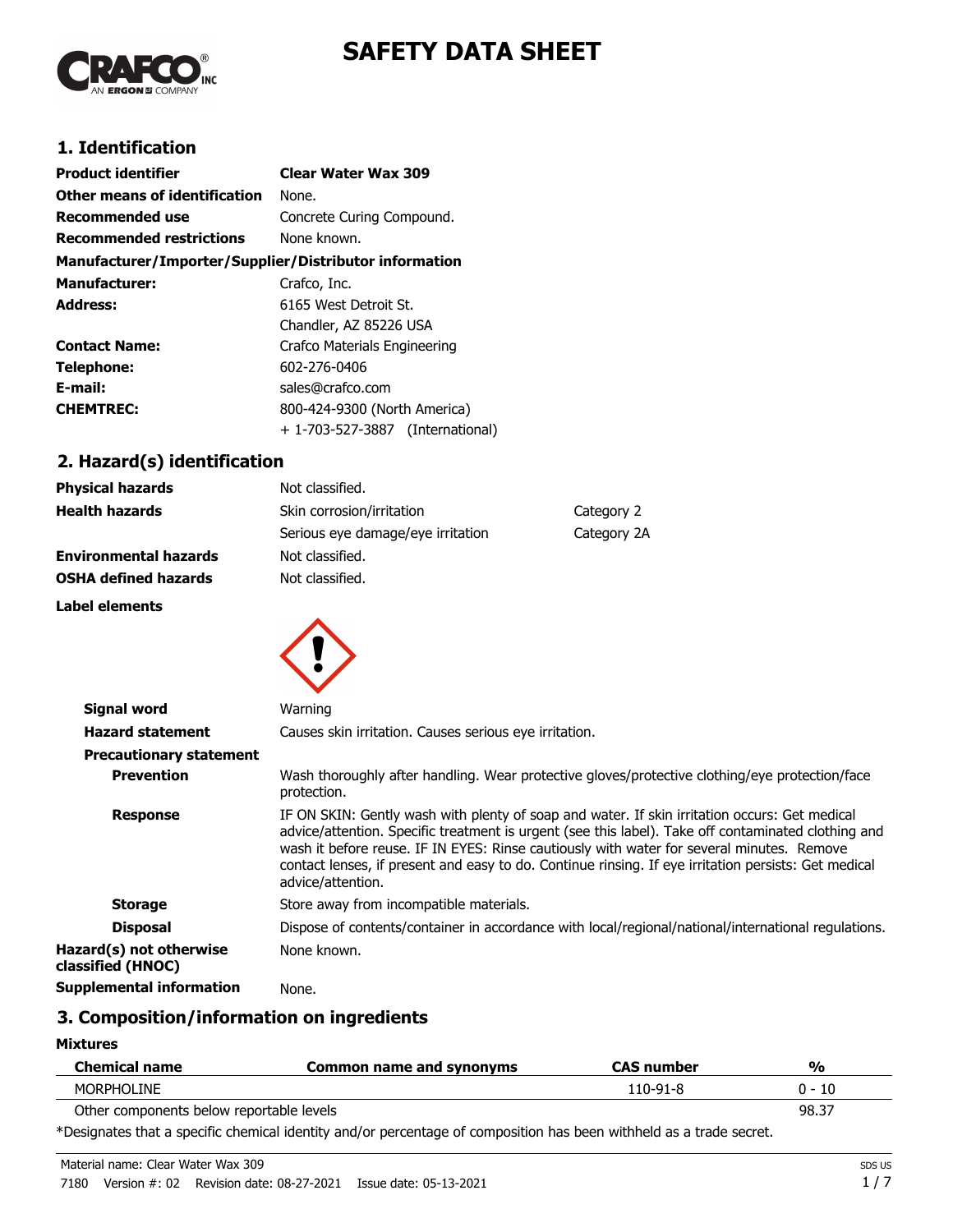### **4. First-aid measures**

| <b>Inhalation</b>                                                            | If breathing is difficult, remove to fresh air and keep at rest in a position comfortable for breathing.<br>Call a physician if symptoms develop or persist.                                                                                                                                                                                                                               |
|------------------------------------------------------------------------------|--------------------------------------------------------------------------------------------------------------------------------------------------------------------------------------------------------------------------------------------------------------------------------------------------------------------------------------------------------------------------------------------|
| <b>Skin contact</b>                                                          | Wash off with soap and water. Get medical attention if irritation develops and persists.                                                                                                                                                                                                                                                                                                   |
| Eye contact                                                                  | Immediately flush eyes with plenty of water for at least 15 minutes. Remove contact lenses, if<br>present and easy to do. Continue rinsing. Get medical attention if irritation develops and persists.                                                                                                                                                                                     |
| <b>Ingestion</b>                                                             | Rinse mouth thoroughly. Do not induce vomiting without advice from poison control center. If<br>vomiting occurs, keep head low so that stomach content doesn't get into the lungs. Do not use<br>mouth-to-mouth method if victim ingested the substance. Never give anything by mouth to a victim<br>who is unconscious or is having convulsions. Get medical attention if symptoms occur. |
| <b>Most important</b><br>symptoms/effects, acute and<br>delayed              | Direct contact with eyes may cause temporary irritation.                                                                                                                                                                                                                                                                                                                                   |
| Indication of immediate<br>medical attention and special<br>treatment needed | Treat symptomatically.                                                                                                                                                                                                                                                                                                                                                                     |
| <b>General information</b>                                                   | Ensure that medical personnel are aware of the material(s) involved, and take precautions to<br>protect themselves. Get medical attention if symptoms occur.                                                                                                                                                                                                                               |

### **5. Fire-fighting measures**

| Suitable extinguishing media                                        | Water fog. Foam. Dry chemical powder. Carbon dioxide (CO2).                                                                                                         |
|---------------------------------------------------------------------|---------------------------------------------------------------------------------------------------------------------------------------------------------------------|
| Unsuitable extinguishing<br>media                                   | Do not use water jet as an extinguisher, as this will spread the fire.                                                                                              |
| <b>Specific hazards arising from</b><br>the chemical                | During fire, gases hazardous to health may be formed.                                                                                                               |
| Special protective equipment<br>and precautions for<br>firefighters | Firefighters must use standard protective equipment including flame retardant coat, helmet with<br>face shield, gloves, rubber boots, and in enclosed spaces, SCBA. |
| <b>Fire fighting</b><br>equipment/instructions                      | Move containers from fire area if you can do so without risk. In the event of fire, cool tanks with<br>water spray.                                                 |
| <b>Specific methods</b>                                             | Use standard firefighting procedures and consider the hazards of other involved materials.                                                                          |
| <b>General fire hazards</b>                                         | No unusual fire or explosion hazards noted.                                                                                                                         |

### **6. Accidental release measures**

| oi muuluulitui Tuluubu Illuubul uu                                               |                                                                                                                                                                                                                                                                                                                 |
|----------------------------------------------------------------------------------|-----------------------------------------------------------------------------------------------------------------------------------------------------------------------------------------------------------------------------------------------------------------------------------------------------------------|
| <b>Personal precautions,</b><br>protective equipment and<br>emergency procedures | Ventilate closed spaces before entering them. Do not breathe mist or vapor. Keep unnecessary<br>personnel away. For personal protection, see section 8 of the SDS. Keep people away from and<br>upwind of spill/leak.                                                                                           |
| <b>Methods and materials for</b><br>containment and cleaning up                  | Large Spills: Stop the flow of material, if this is without risk. Dike the spilled material, where this is<br>possible. Remove with vacuum trucks or pump to storage/salvage vessels. Absorb in vermiculite,<br>dry sand or earth and place into containers. Following product recovery, flush area with water. |
|                                                                                  | Small Spills: Wipe up with absorbent material (e.g. cloth, fleece). Clean surface thoroughly to<br>remove residual contamination.                                                                                                                                                                               |
|                                                                                  | Never return spills to original containers for re-use. For waste disposal, see section 13 of the SDS.                                                                                                                                                                                                           |
| <b>Environmental precautions</b>                                                 | Avoid discharge into drains, water courses or onto the ground.                                                                                                                                                                                                                                                  |
| 7. Handling and storage                                                          |                                                                                                                                                                                                                                                                                                                 |
| <b>Precautions for safe handling</b>                                             | Avoid prolonged exposure. Observe good industrial hygiene practices. Wear appropriate personal<br>protective equipment. Provide adequate ventilation. Wash thoroughly after handling. Avoid release<br>to the environment.                                                                                      |
| Conditions for safe storage,<br>including any                                    | Store in tightly closed container. Store away from incompatible materials (see Section 10 of the<br>SDS). Prevent electrostatic charge build-up by using common bonding and grounding techniques.                                                                                                               |

### **8. Exposure controls/personal protection**

#### **Occupational exposure limits**

**incompatibilities**

The following constituents are the only constituents of the product which have a PEL, TLV or other recommended exposure limit. At this time, the other constituents have no known exposure limits.

Keep out of the reach of children.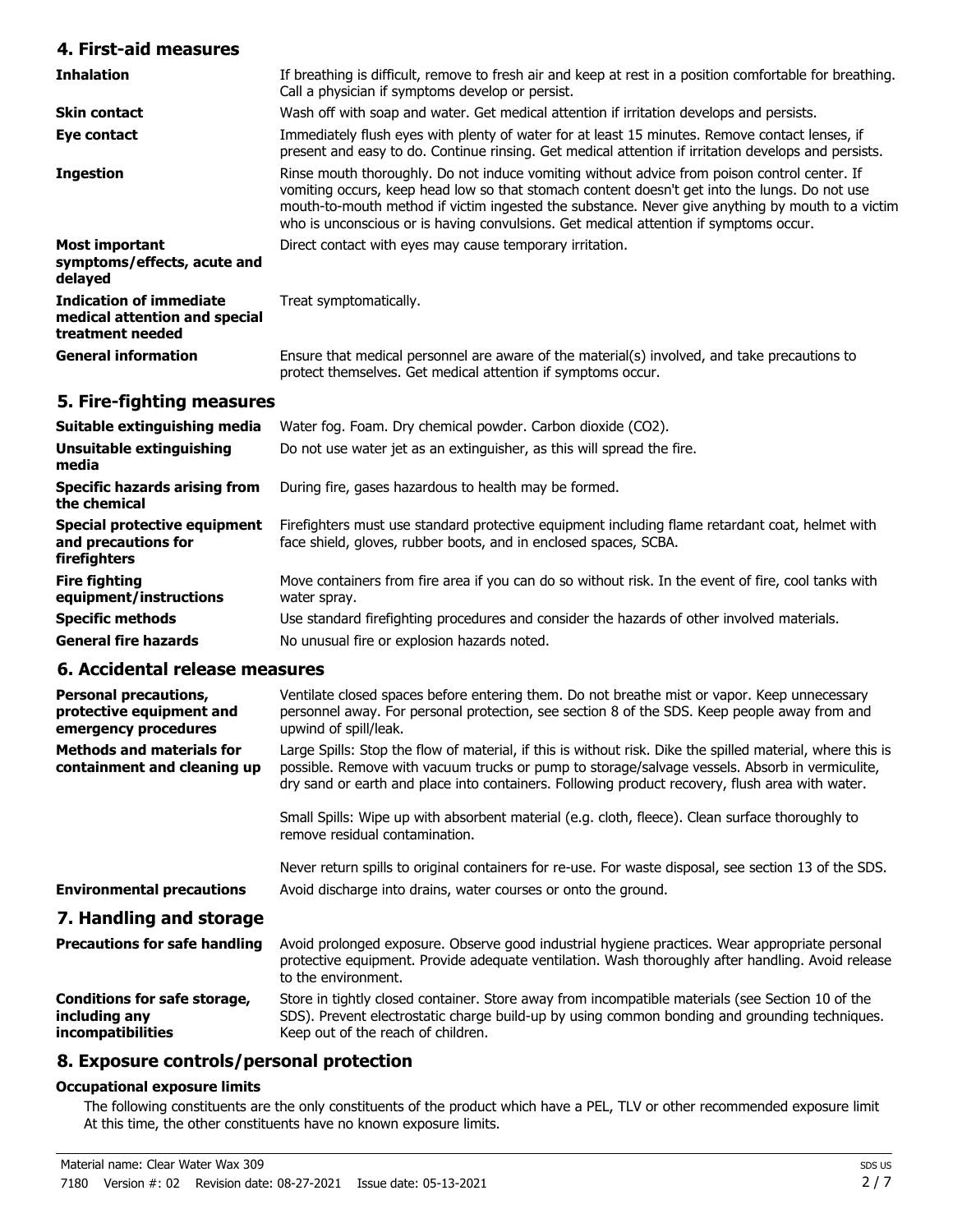| <b>Components</b>                                                     | US. OSHA Table Z-1 Limits for Air Contaminants (29 CFR 1910.1000)<br><b>Type</b> | <b>Value</b>                                                                                                                                                                                        |  |
|-----------------------------------------------------------------------|----------------------------------------------------------------------------------|-----------------------------------------------------------------------------------------------------------------------------------------------------------------------------------------------------|--|
| MORPHOLINE (CAS<br>$110-91-8$                                         | PEL                                                                              | 70 mg/m3                                                                                                                                                                                            |  |
|                                                                       |                                                                                  | 20 ppm                                                                                                                                                                                              |  |
| <b>US. ACGIH Threshold Limit Values</b>                               |                                                                                  |                                                                                                                                                                                                     |  |
| <b>Components</b>                                                     | <b>Type</b>                                                                      | <b>Value</b>                                                                                                                                                                                        |  |
| MORPHOLINE (CAS<br>$110-91-8$                                         | <b>TWA</b>                                                                       | 20 ppm                                                                                                                                                                                              |  |
| US, NIOSH: Pocket Guide to Chemical Hazards<br><b>Components</b>      | <b>Type</b>                                                                      | <b>Value</b>                                                                                                                                                                                        |  |
| MORPHOLINE (CAS<br>$110-91-8$                                         | <b>STEL</b>                                                                      | 105 mg/m3                                                                                                                                                                                           |  |
|                                                                       |                                                                                  | 30 ppm                                                                                                                                                                                              |  |
|                                                                       | <b>TWA</b>                                                                       | 70 mg/m3                                                                                                                                                                                            |  |
|                                                                       |                                                                                  | 20 ppm                                                                                                                                                                                              |  |
| <b>Biological limit values</b>                                        |                                                                                  | No biological exposure limits noted for the ingredient(s).                                                                                                                                          |  |
| <b>Exposure guidelines</b>                                            |                                                                                  |                                                                                                                                                                                                     |  |
| US - California OELs: Skin designation                                |                                                                                  |                                                                                                                                                                                                     |  |
| MORPHOLINE (CAS 110-91-8)                                             |                                                                                  | Can be absorbed through the skin.                                                                                                                                                                   |  |
|                                                                       | US - Minnesota Haz Subs: Skin designation applies                                |                                                                                                                                                                                                     |  |
| MORPHOLINE (CAS 110-91-8)                                             |                                                                                  | Skin designation applies.                                                                                                                                                                           |  |
| US - Tennessee OELs: Skin designation                                 |                                                                                  |                                                                                                                                                                                                     |  |
| MORPHOLINE (CAS 110-91-8)                                             | US ACGIH Threshold Limit Values: Skin designation                                | Can be absorbed through the skin.                                                                                                                                                                   |  |
| MORPHOLINE (CAS 110-91-8)                                             |                                                                                  | Can be absorbed through the skin.                                                                                                                                                                   |  |
|                                                                       | US NIOSH Pocket Guide to Chemical Hazards: Skin designation                      |                                                                                                                                                                                                     |  |
| MORPHOLINE (CAS 110-91-8)                                             |                                                                                  | Can be absorbed through the skin.                                                                                                                                                                   |  |
|                                                                       | US. OSHA Table Z-1 Limits for Air Contaminants (29 CFR 1910.1000)                |                                                                                                                                                                                                     |  |
| MORPHOLINE (CAS 110-91-8)                                             |                                                                                  | Can be absorbed through the skin.                                                                                                                                                                   |  |
| <b>Appropriate engineering</b><br>controls                            |                                                                                  | Provide adequate ventilation, including appropriate local extraction, to ensure that the defined<br>occupational exposure limit is not exceeded.                                                    |  |
| Individual protection measures, such as personal protective equipment |                                                                                  |                                                                                                                                                                                                     |  |
| Eye/face protection                                                   |                                                                                  | Wear safety glasses; chemical goggles (if splashing is possible).                                                                                                                                   |  |
| <b>Skin protection</b>                                                |                                                                                  |                                                                                                                                                                                                     |  |
| <b>Hand protection</b>                                                | Wear appropriate chemical resistant gloves.                                      |                                                                                                                                                                                                     |  |
| <b>Other</b>                                                          |                                                                                  | Wear appropriate chemical resistant clothing.                                                                                                                                                       |  |
| <b>Respiratory protection</b>                                         |                                                                                  | In case of insufficient ventilation, wear suitable respiratory equipment.                                                                                                                           |  |
| <b>Thermal hazards</b>                                                |                                                                                  | Wear appropriate thermal protective clothing, when necessary.                                                                                                                                       |  |
| <b>General hygiene</b><br>considerations                              | remove contaminants.                                                             | Always observe good personal hygiene measures, such as washing after handling the material and<br>before eating, drinking, and/or smoking. Routinely wash work clothing and protective equipment to |  |
| 9. Physical and chemical properties                                   |                                                                                  |                                                                                                                                                                                                     |  |
| <b>Appearance</b>                                                     | Non-Transparent White Liquid                                                     |                                                                                                                                                                                                     |  |
| Dhycical state                                                        | himini I                                                                         |                                                                                                                                                                                                     |  |

| <b>Appearance</b>            | Non-Transparent White Liqui |
|------------------------------|-----------------------------|
| <b>Physical state</b>        | Liguid.                     |
| Form                         | Liquid.                     |
| Color                        | White.                      |
| Odor                         | Paraffin                    |
| <b>Odor threshold</b>        | Not available.              |
| рH                           | 8 - 9                       |
| Melting point/freezing point | 32 °F (0 °C)                |
|                              |                             |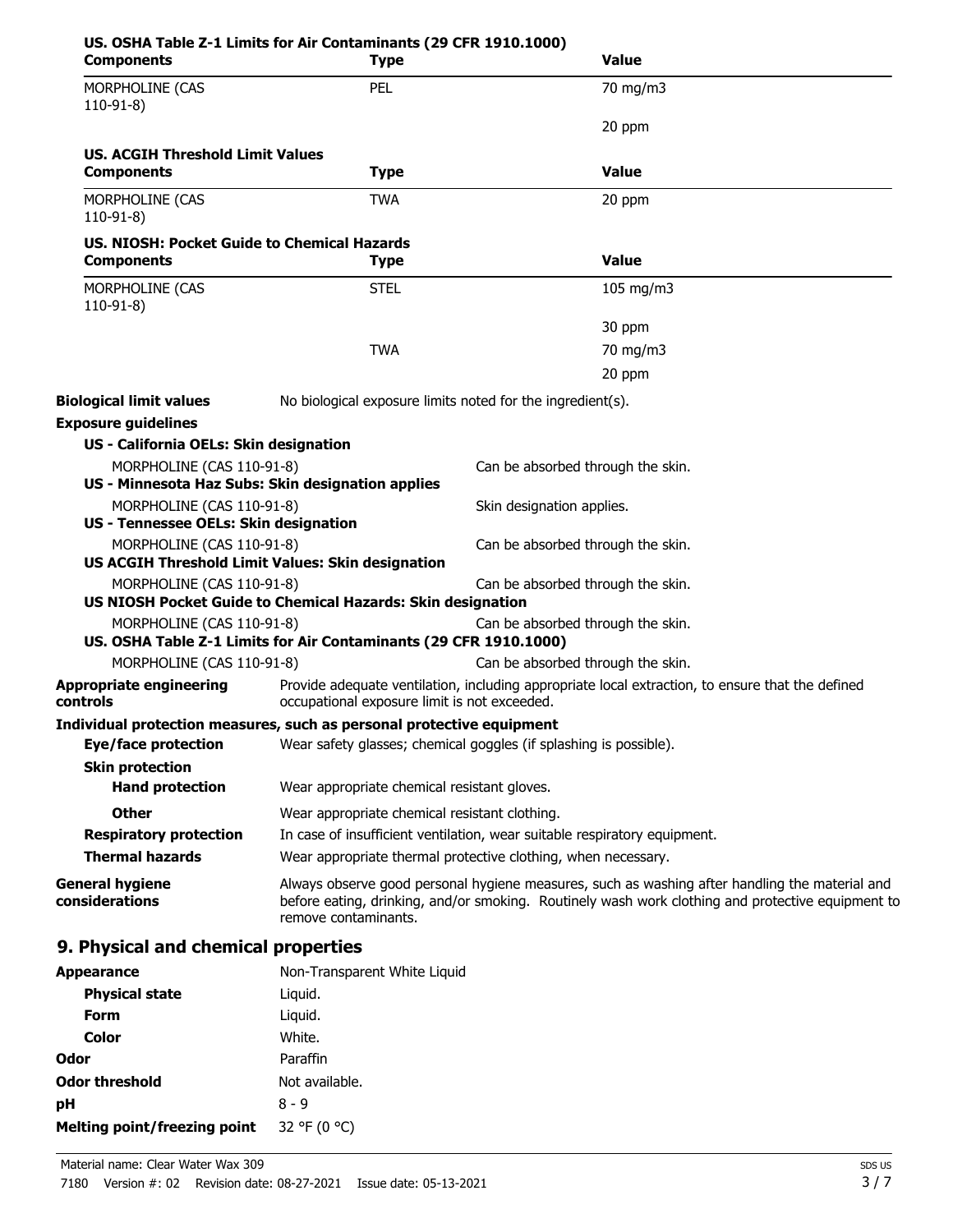| Initial boiling point and<br>boiling range        | 212 °F (100 °C)    |
|---------------------------------------------------|--------------------|
| <b>Flash point</b>                                | Not available.     |
|                                                   |                    |
| <b>Evaporation rate</b>                           | Not available.     |
| <b>Flammability (solid, gas)</b>                  | Not applicable.    |
| Upper/lower flammability or explosive limits      |                    |
| <b>Explosive limit - lower</b><br>(%)             | Not available.     |
| <b>Explosive limit - upper</b><br>(%)             | Not available.     |
| Vapor pressure                                    | Not available.     |
| <b>Vapor density</b>                              | $> 1$ (1=air)      |
| <b>Relative density</b>                           | Not available.     |
| Solubility(ies)                                   |                    |
| <b>Solubility (water)</b>                         | Not available.     |
| <b>Partition coefficient</b><br>(n-octanol/water) | Not available.     |
| <b>Auto-ignition temperature</b>                  | Not available.     |
| <b>Decomposition temperature</b>                  | Not available.     |
| <b>Viscosity</b>                                  | Not available.     |
| <b>Other information</b>                          |                    |
| <b>Density</b>                                    | 8.20 - 8.30 lb/gal |
| <b>Percent volatile</b>                           | 75 - 80 %          |
| <b>Specific gravity</b>                           | $0.983 - 0.995$    |
| <b>VOC</b>                                        | 240 g/l            |
|                                                   |                    |

# **10. Stability and reactivity**

| <b>Reactivity</b>                            | The product is stable and non-reactive under normal conditions of use, storage and transport |
|----------------------------------------------|----------------------------------------------------------------------------------------------|
| <b>Chemical stability</b>                    | Material is stable under normal conditions.                                                  |
| <b>Possibility of hazardous</b><br>reactions | Hazardous polymerization does not occur.                                                     |
| <b>Conditions to avoid</b>                   | Strong acids. Contact with alkalis.                                                          |
| <b>Incompatible materials</b>                | Strong acids. Alkalis. Non-polar solvents.                                                   |
| <b>Hazardous decomposition</b><br>products   | No hazardous decomposition products are known.                                               |

# **11. Toxicological information**

#### **Information on likely routes of exposure**

| <b>Inhalation</b>                                                                  | Prolonged inhalation may be harmful.                     |
|------------------------------------------------------------------------------------|----------------------------------------------------------|
| <b>Skin contact</b>                                                                | Causes skin irritation.                                  |
| Eye contact                                                                        | Causes serious eye irritation.                           |
| <b>Ingestion</b>                                                                   | Expected to be a low ingestion hazard.                   |
| Symptoms related to the<br>physical, chemical and<br>toxicological characteristics | Direct contact with eyes may cause temporary irritation. |

#### **Information on toxicological effects**

| <b>Acute toxicity</b>                | Not available.                 |  |  |  |
|--------------------------------------|--------------------------------|--|--|--|
| <b>Skin corrosion/irritation</b>     | Causes skin irritation.        |  |  |  |
| Serious eye damage/eye<br>irritation | Causes serious eye irritation. |  |  |  |
| Respiratory or skin sensitization    |                                |  |  |  |

# **Respiratory sensitization** Not a respiratory sensitizer.

|                           | $1.001$ $1.00$ $1.000$ |
|---------------------------|------------------------|
| <b>Skin sensitization</b> | Not available.         |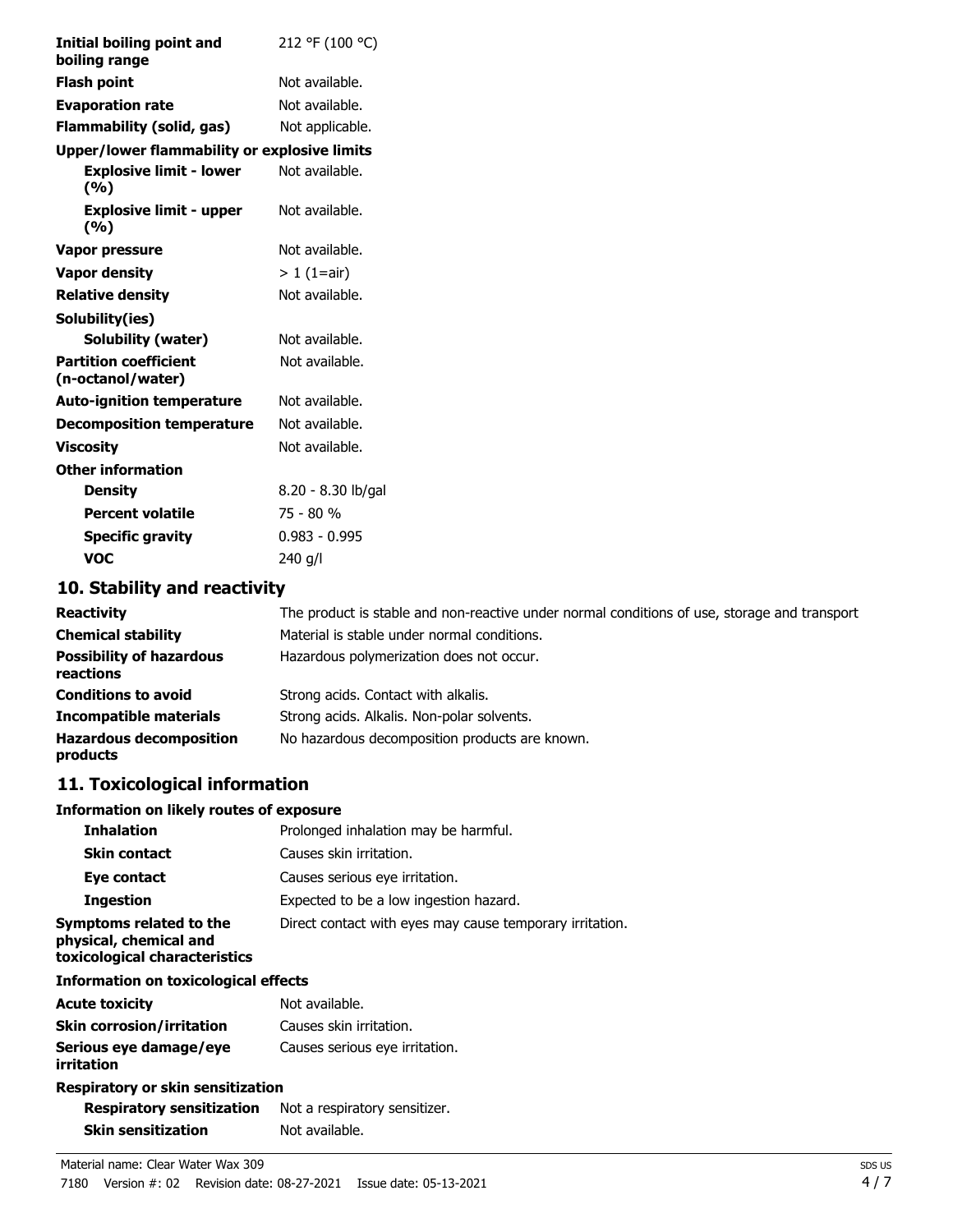| <b>Germ cell mutagenicity</b>                                                 | No data available to indicate product or any components present at greater than 0.1% are<br>mutagenic or genotoxic.                                                                                                                                                                    |                                                                                                            |                                                                                                                                                                                                       |  |  |
|-------------------------------------------------------------------------------|----------------------------------------------------------------------------------------------------------------------------------------------------------------------------------------------------------------------------------------------------------------------------------------|------------------------------------------------------------------------------------------------------------|-------------------------------------------------------------------------------------------------------------------------------------------------------------------------------------------------------|--|--|
| Carcinogenicity                                                               | Not classifiable as to carcinogenicity to humans.                                                                                                                                                                                                                                      |                                                                                                            |                                                                                                                                                                                                       |  |  |
|                                                                               | <b>IARC Monographs. Overall Evaluation of Carcinogenicity</b>                                                                                                                                                                                                                          |                                                                                                            |                                                                                                                                                                                                       |  |  |
|                                                                               | MORPHOLINE (CAS 110-91-8)<br>3 Not classifiable as to carcinogenicity to humans.<br>OSHA Specifically Regulated Substances (29 CFR 1910.1001-1052)                                                                                                                                     |                                                                                                            |                                                                                                                                                                                                       |  |  |
| Not regulated.<br>US. National Toxicology Program (NTP) Report on Carcinogens |                                                                                                                                                                                                                                                                                        |                                                                                                            |                                                                                                                                                                                                       |  |  |
| Not listed.                                                                   |                                                                                                                                                                                                                                                                                        |                                                                                                            |                                                                                                                                                                                                       |  |  |
| <b>Reproductive toxicity</b>                                                  | This product is not expected to cause reproductive or developmental effects                                                                                                                                                                                                            |                                                                                                            |                                                                                                                                                                                                       |  |  |
| Specific target organ toxicity<br>- single exposure                           | Not classified.                                                                                                                                                                                                                                                                        |                                                                                                            |                                                                                                                                                                                                       |  |  |
| <b>Specific target organ toxicity</b><br>- repeated exposure                  | Not classified.                                                                                                                                                                                                                                                                        |                                                                                                            |                                                                                                                                                                                                       |  |  |
| <b>Aspiration hazard</b>                                                      | Not an aspiration hazard.                                                                                                                                                                                                                                                              |                                                                                                            |                                                                                                                                                                                                       |  |  |
| <b>Chronic effects</b>                                                        |                                                                                                                                                                                                                                                                                        | Prolonged inhalation may be harmful.                                                                       |                                                                                                                                                                                                       |  |  |
| 12. Ecological information                                                    |                                                                                                                                                                                                                                                                                        |                                                                                                            |                                                                                                                                                                                                       |  |  |
| <b>Ecotoxicity</b>                                                            |                                                                                                                                                                                                                                                                                        |                                                                                                            | The product is not classified as environmentally hazardous. However, this does not exclude the<br>possibility that large or frequent spills can have a harmful or damaging effect on the environment. |  |  |
| <b>Product</b>                                                                |                                                                                                                                                                                                                                                                                        | <b>Species</b>                                                                                             | <b>Test Results</b>                                                                                                                                                                                   |  |  |
| Clear Water Wax 309                                                           |                                                                                                                                                                                                                                                                                        |                                                                                                            |                                                                                                                                                                                                       |  |  |
| <b>Aquatic</b>                                                                |                                                                                                                                                                                                                                                                                        |                                                                                                            |                                                                                                                                                                                                       |  |  |
| Fish                                                                          | <b>LC50</b>                                                                                                                                                                                                                                                                            | Fish                                                                                                       | 15412.6787 mg/l, 96 hours estimated                                                                                                                                                                   |  |  |
| <b>Components</b>                                                             |                                                                                                                                                                                                                                                                                        | <b>Species</b>                                                                                             | <b>Test Results</b>                                                                                                                                                                                   |  |  |
| MORPHOLINE (CAS 110-91-8)                                                     |                                                                                                                                                                                                                                                                                        |                                                                                                            |                                                                                                                                                                                                       |  |  |
| <b>Aquatic</b>                                                                |                                                                                                                                                                                                                                                                                        |                                                                                                            |                                                                                                                                                                                                       |  |  |
| Fish                                                                          | LC50                                                                                                                                                                                                                                                                                   | Zebra danio (Danio rerio)                                                                                  | $> 1$ mg/l, 96 hours                                                                                                                                                                                  |  |  |
|                                                                               |                                                                                                                                                                                                                                                                                        | Persistence and degradability No data is available on the degradability of any ingredients in the mixture. |                                                                                                                                                                                                       |  |  |
| <b>Bioaccumulative potential</b>                                              |                                                                                                                                                                                                                                                                                        |                                                                                                            |                                                                                                                                                                                                       |  |  |
| Partition coefficient n-octanol / water (log Kow)<br><b>MORPHOLINE</b>        |                                                                                                                                                                                                                                                                                        | $-0.86$                                                                                                    |                                                                                                                                                                                                       |  |  |
| <b>Mobility in soil</b>                                                       | No data available.                                                                                                                                                                                                                                                                     |                                                                                                            |                                                                                                                                                                                                       |  |  |
| <b>Other adverse effects</b>                                                  | No other adverse environmental effects (e.g. ozone depletion, photochemical ozone creation<br>potential, endocrine disruption, global warming potential) are expected from this component.                                                                                             |                                                                                                            |                                                                                                                                                                                                       |  |  |
| 13. Disposal considerations                                                   |                                                                                                                                                                                                                                                                                        |                                                                                                            |                                                                                                                                                                                                       |  |  |
| <b>Disposal instructions</b>                                                  | Collect and reclaim or dispose in sealed containers at licensed waste disposal site. Incinerate the<br>material under controlled conditions in an approved incinerator. Do not incinerate sealed<br>containers. If discarded, this product is considered a RCRA ignitable waste, D001. |                                                                                                            |                                                                                                                                                                                                       |  |  |
| <b>Local disposal regulations</b>                                             |                                                                                                                                                                                                                                                                                        | Dispose in accordance with all applicable regulations.                                                     |                                                                                                                                                                                                       |  |  |
| <b>Hazardous waste code</b>                                                   | The waste code should be assigned in discussion between the user, the producer and the waste<br>disposal company.                                                                                                                                                                      |                                                                                                            |                                                                                                                                                                                                       |  |  |
| <b>Waste from residues /</b><br>unused products                               | Dispose of in accordance with local regulations. Empty containers or liners may retain some product<br>residues. This material and its container must be disposed of in a safe manner (see: Disposal<br>instructions).                                                                 |                                                                                                            |                                                                                                                                                                                                       |  |  |
| <b>Contaminated packaging</b>                                                 | Since emptied containers may retain product residue, follow label warnings even after container is<br>emptied. Empty containers should be taken to an approved waste handling site for recycling or<br>disposal.                                                                       |                                                                                                            |                                                                                                                                                                                                       |  |  |
| 14. Transport information                                                     |                                                                                                                                                                                                                                                                                        |                                                                                                            |                                                                                                                                                                                                       |  |  |

### **DOT**

Not regulated as dangerous goods.

### **IATA**

Not regulated as dangerous goods.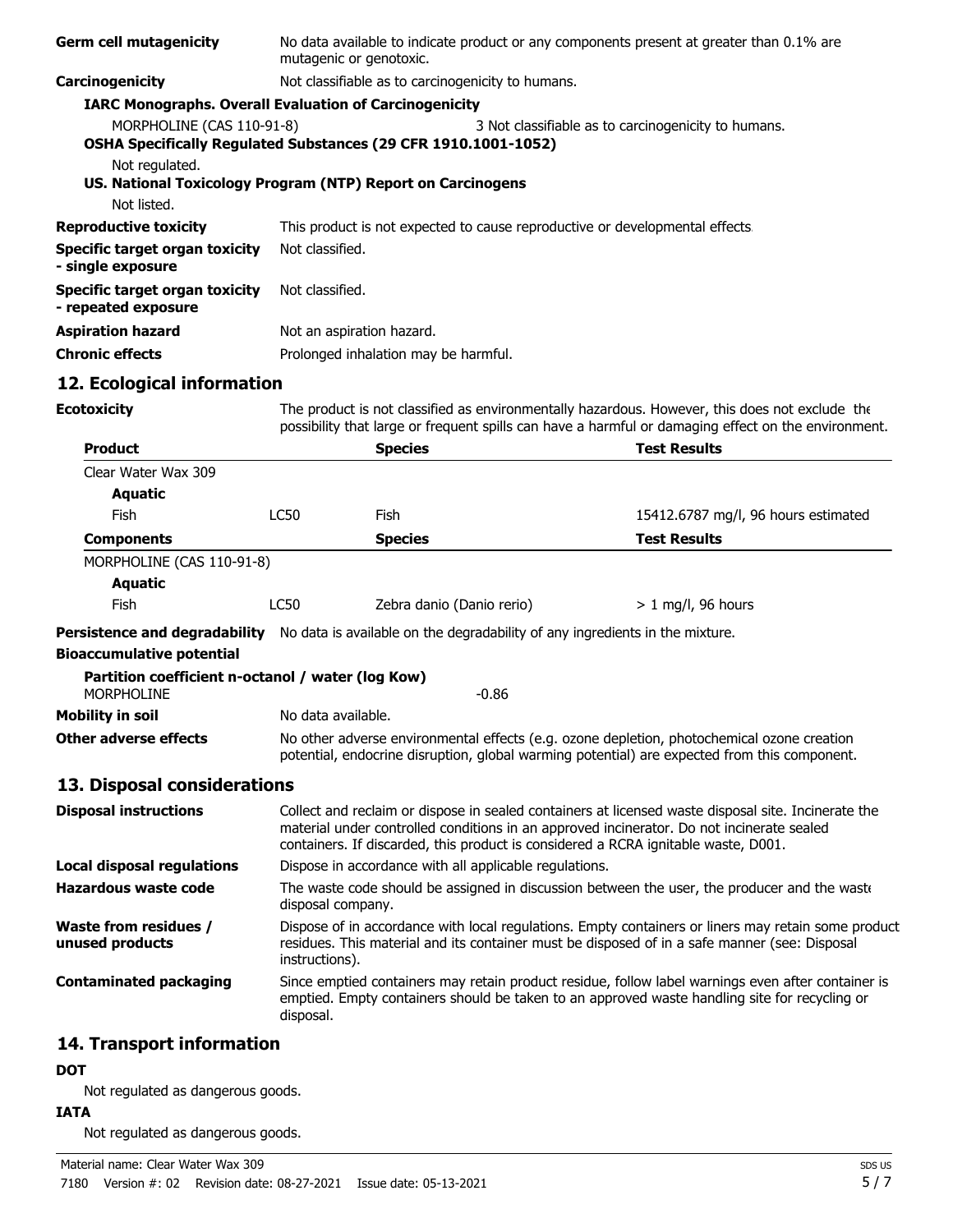#### **IMDG**

Not regulated as dangerous goods.

**Transport in bulk according to** Not established. **Annex II of MARPOL 73/78 and the IBC Code**

### **15. Regulatory information**

| <b>US federal regulations</b>                                               | This product is a "Hazardous Chemical" as defined by the OSHA Hazard Communication Standard<br>29 CFR 1910.1200.                 |                        |  |
|-----------------------------------------------------------------------------|----------------------------------------------------------------------------------------------------------------------------------|------------------------|--|
|                                                                             | TSCA Section 12(b) Export Notification (40 CFR 707, Subpt. D)                                                                    |                        |  |
| Not regulated.                                                              |                                                                                                                                  |                        |  |
| <b>CERCLA Hazardous Substance List (40 CFR 302.4)</b>                       |                                                                                                                                  |                        |  |
| MORPHOLINE (CAS 110-91-8)<br><b>SARA 304 Emergency release notification</b> | Listed.                                                                                                                          |                        |  |
| Not regulated.                                                              | OSHA Specifically Regulated Substances (29 CFR 1910.1001-1052)                                                                   |                        |  |
| Not regulated.                                                              |                                                                                                                                  |                        |  |
|                                                                             | <b>Superfund Amendments and Reauthorization Act of 1986 (SARA)</b>                                                               |                        |  |
| <b>SARA 302 Extremely hazardous substance</b>                               |                                                                                                                                  |                        |  |
| Not listed.                                                                 |                                                                                                                                  |                        |  |
| <b>Classified hazard</b><br>categories                                      | Skin corrosion or irritation<br>Serious eye damage or eye irritation                                                             |                        |  |
| <b>SARA 313 (TRI reporting)</b><br>Not regulated.                           |                                                                                                                                  |                        |  |
| <b>Other federal regulations</b>                                            |                                                                                                                                  |                        |  |
|                                                                             | Clean Air Act (CAA) Section 112 Hazardous Air Pollutants (HAPs) List                                                             |                        |  |
| Not regulated.                                                              | Clean Air Act (CAA) Section 112(r) Accidental Release Prevention (40 CFR 68.130)                                                 |                        |  |
| Not regulated.                                                              |                                                                                                                                  |                        |  |
| <b>Safe Drinking Water Act</b><br>(SDWA)                                    | Not regulated.                                                                                                                   |                        |  |
| <b>US state regulations</b>                                                 | WARNING: This product contains a chemical known to the State of California to cause birth defects<br>or other reproductive harm. |                        |  |
| <b>International Inventories</b>                                            |                                                                                                                                  |                        |  |
| Country(s) or region                                                        | <b>Inventory name</b>                                                                                                            | On inventory (yes/no)* |  |
| Australia                                                                   | Australian Inventory of Chemical Substances (AICS)                                                                               | No.                    |  |
| Canada                                                                      | Domestic Substances List (DSL)                                                                                                   | No                     |  |
| Canada                                                                      | Non-Domestic Substances List (NDSL)                                                                                              | No                     |  |
| China                                                                       | Inventory of Existing Chemical Substances in China (IECSC)                                                                       | No                     |  |
| Europe                                                                      | European Inventory of Existing Commercial Chemical Substances<br>(EINECS)                                                        | No                     |  |
| Europe                                                                      | European List of Notified Chemical Substances (ELINCS)                                                                           | No                     |  |
| Japan                                                                       | Inventory of Existing and New Chemical Substances (ENCS)                                                                         | No                     |  |
| Korea                                                                       | Existing Chemicals List (ECL)                                                                                                    | No                     |  |
| New Zealand                                                                 | New Zealand Inventory                                                                                                            | No                     |  |
| Philippines                                                                 | Philippine Inventory of Chemicals and Chemical Substances<br>(PICCS)                                                             | No                     |  |
| Taiwan                                                                      | Taiwan Chemical Substance Inventory (TCSI)                                                                                       | No                     |  |
| United States & Puerto Rico                                                 | Toxic Substances Control Act (TSCA) Inventory                                                                                    | No                     |  |

\*A "Yes" indicates that all components of this product comply with the inventory requirements administered by the governing country(s) A "No" indicates that one or more components of the product are not listed or exempt from listing on the inventory administered by the governing country(s).